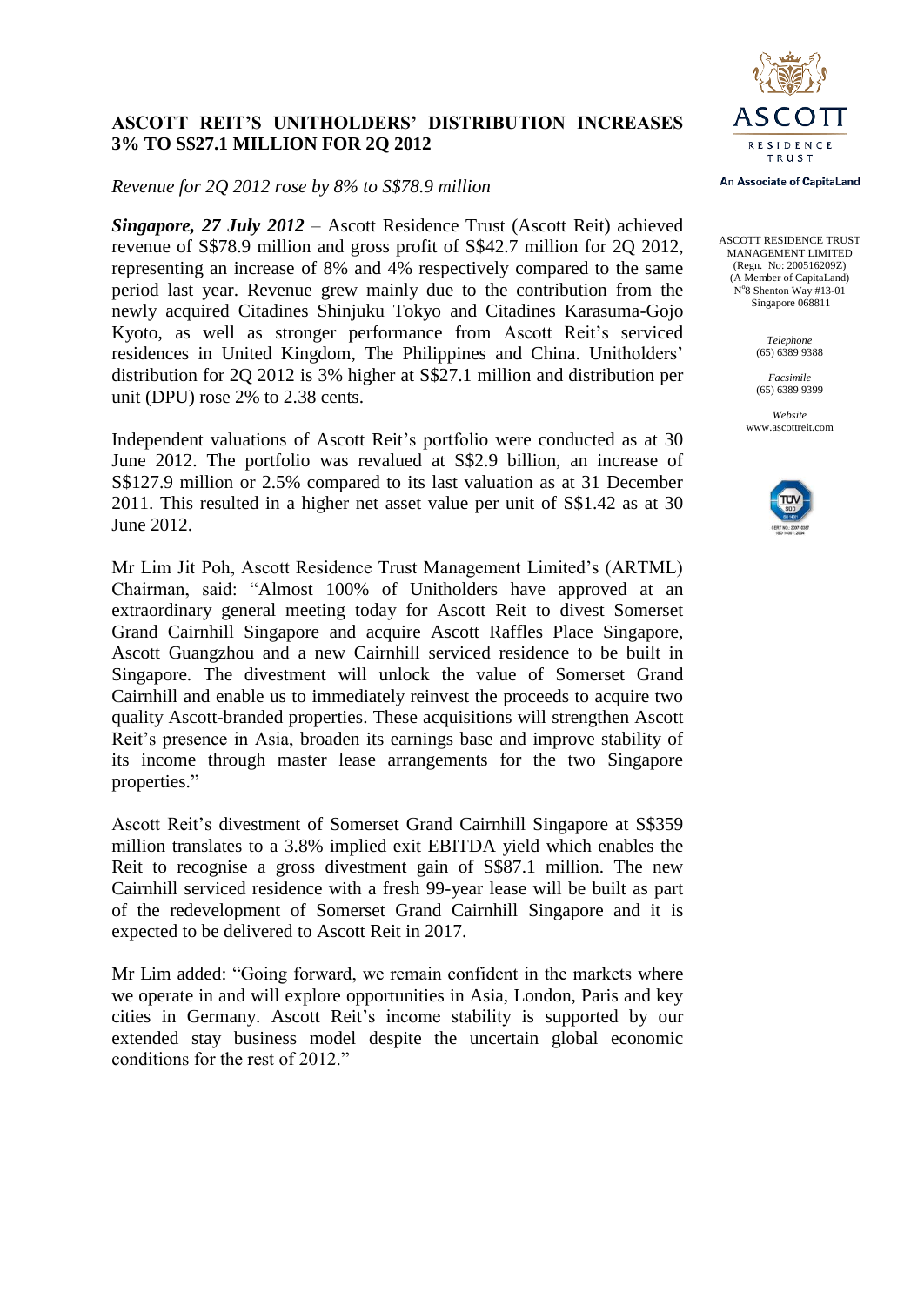Mr Ronald Tay, ARTML's Chief Executive Officer, said: "Revenue per available unit (RevPAU) increased by 6% in 2Q 2012 mainly driven by the strong performance of our serviced residences in United Kingdom, The Philippines and China. In United Kingdom, positive response to our rebranded Citadines Prestige Trafalgar Square London enabled us to achieve higher rental yields. In The Philippines, we saw higher demand from industries such as business process outsourcing, oil and gas, and aircraft engineering. Our properties in China continued to perform well due to more project and relocation business."

Mr Tay added: "Ascott Reit continues to enhance our assets to maximise returns to Unitholders. Our three refurbished Citadines Prestige branded properties in United Kingdom have done well and the renovation of Citadines Sainte-Catherine Brussels is on track to be completed this year. We will start the renovation of Ascott Jakarta in phases from this month."

### **Summary of Results**

# **2Q 2012 vs 2Q 2011**

|                                                | 2Q 2012 | 2Q 2011 | Better/<br>(Worse)<br>$+/-$ |
|------------------------------------------------|---------|---------|-----------------------------|
| <b>Revenue (S\$ million)</b>                   | 78.9    | 73.1    | $+8%$                       |
| <b>Gross Profit (S\$ million)</b>              | 42.7    | 41.2    | $+4%$                       |
| <b>Unitholders' Distribution (S\$ million)</b> | 27.1    | 26.3    | $+3%$                       |
| <b>DPU</b> (S cents)                           | 2.38    | 2.33    | $+2\%$                      |
| <b>RevPAU</b> (S\$/day)                        | 156     | 147     | $+6%$                       |

- Revenue increased by S\$5.8 million or 8% in 2Q 2012 mainly due to the contribution from the newly acquired Citadines Shinjuku Tokyo and Citadines Karasuma-Gojo Kyoto, which were acquired on 21 December 2011 and 29 March 2012 respectively.
- Stronger performance from Ascott Reit's serviced residences in United Kingdom, The Philippines and China also contributed to the increase in revenue and RevPAU.
- In line with the revenue growth, gross profit was higher by S\$1.5 million or 4%.

|                                                | 1H 2012 | 1H 2011 | Better/<br>(Worse)<br>$+/-$ |
|------------------------------------------------|---------|---------|-----------------------------|
| <b>Revenue (S\$ million)</b>                   | 150.5   | 140.4   | $+7%$                       |
| <b>Gross Profit (S\$ million)</b>              | 79.9    | 77.5    | $+3%$                       |
| <b>Unitholders' Distribution (S\$ million)</b> | 51.3    | 50.3    | $+2\%$                      |
| <b>DPU</b> (S cents)                           | 4.52    | 4.47    | $+1\%$                      |
| <b>RevPAU</b> (S\$/day)                        | 147     | 140     | $+5%$                       |

### **1H 2012 vs 1H 2011**

- Revenue increased by S\$10.1 million or 7% in 1H 2012 mainly due to the additional contribution from Citadines Shinjuku Tokyo and Citadines Karasuma-Gojo Kyoto, and stronger performance from Ascott Reit's serviced residences in The Philippines, China and United Kingdom.
- In line with the increase in revenue, gross profit increased by S\$2.4 million or 3%.
- RevPAU growth of 5% was driven by an increase in the average rental rates of Ascott Reit's serviced residences.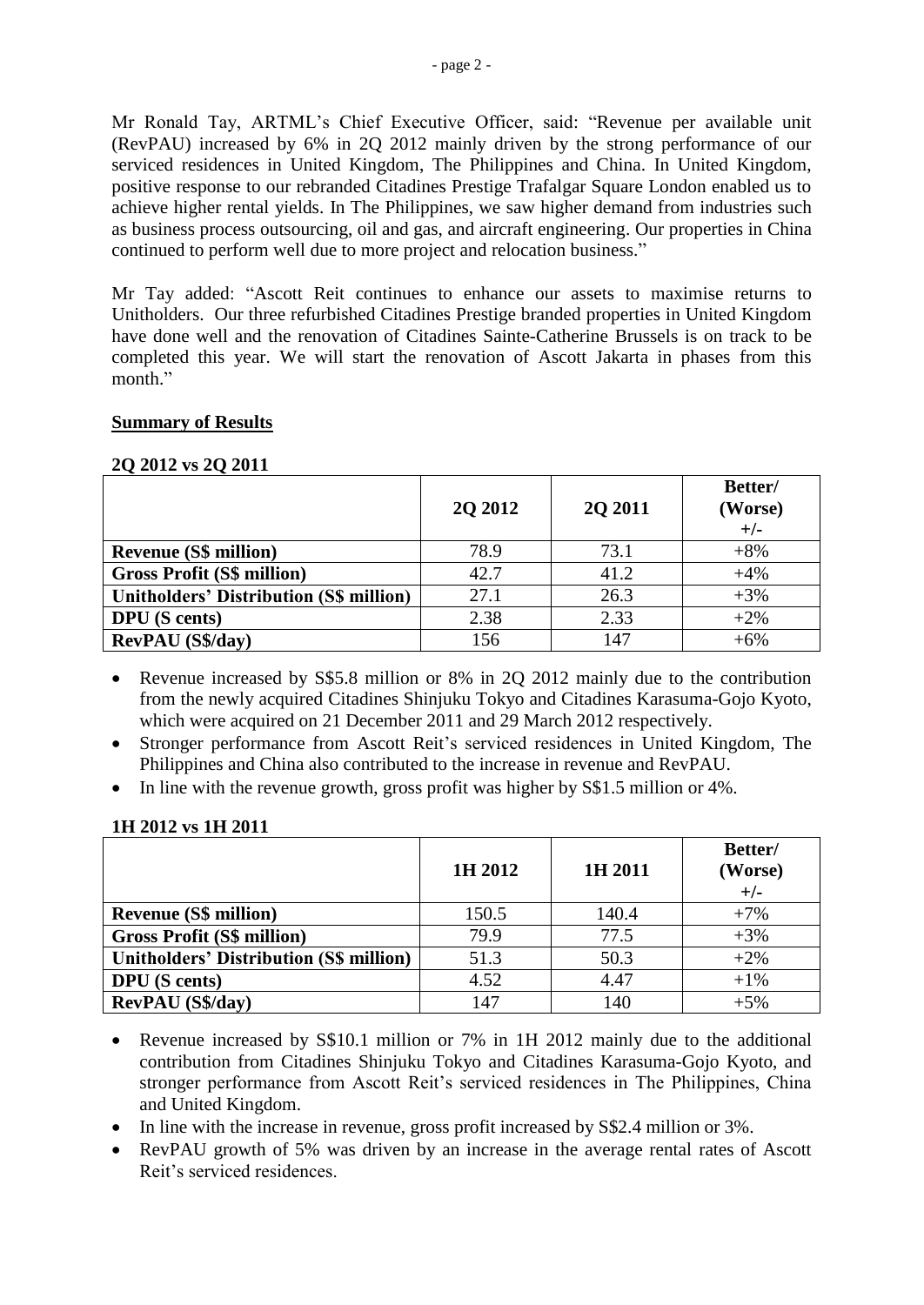# **Distribution**

Ascott Reit's distributions are made on a semi-annual basis, with the amount calculated as at 30 June and 31 December each year. For the period of 1 January to 30 June 2012, Unitholders can expect to receive their distribution of 4.517 cents per unit on 29 August 2012. The Book Closure Date is on 6 August 2012.

| <b>Distribution Period</b>         | 1 January to 30 June 2012 |  |
|------------------------------------|---------------------------|--|
| <b>Distribution Rate</b>           | 4.517 cents per unit      |  |
| Last Day of Trading on "cum" Basis | 1 August 2012, 5 pm       |  |
| <b>Ex-Date</b>                     | 2 August 2012, 9 am       |  |
| <b>Book Closure Date</b>           | 6 August 2012             |  |
| <b>Distribution Payment Date</b>   | 29 August 2012            |  |

For Ascott Reit's 2Q 2012 financial statement and presentation slides, please visit [www.ascottreit.com.](http://www.ascottreit.com/)

# **About Ascott Residence Trust**

Ascott Reit was established with the objective of investing primarily in real estate and real estate-related assets which are income-producing and which are used or predominantly used, as serviced residences, rental housing properties and other hospitality assets.

Ascott Reit's asset size has more than tripled to about S\$2.9 billion since it was listed on the Singapore Exchange Securities Trading Limited (SGX-ST) in March 2006. When the divestment of Somerset Grand Cairnhill Singapore and the acquisitions of Ascott Raffles Place Singapore, Ascott Guangzhou and the new Cairnhill serviced residence in Singapore are completed, Ascott Reit's international portfolio will expand to S\$3.3 billion comprising 67 properties with 7,260 units in 24 cities across 12 countries in Asia Pacific and Europe. Ascott Reit's serviced residences are operated under the Ascott, Citadines and Somerset brands, and are mainly located in key gateway cities such as Beijing, Shanghai, Guangzhou, Singapore, Tokyo, London, Paris, Berlin, Brussels, Barcelona, Munich, Hanoi, Ho Chi Minh City, Jakarta, Manila and Perth.

Ascott Reit is managed by Ascott Residence Trust Management Limited, a wholly-owned subsidiary of The Ascott Limited and an indirect wholly-owned subsidiary of CapitaLand Limited, one of Asia's largest real estate companies. ARTML is the winner of World Finance Magazine's "Best Real Estate Investment Fund Manager 2011" in South Eastern Asia in their inaugural Real Estate Awards.